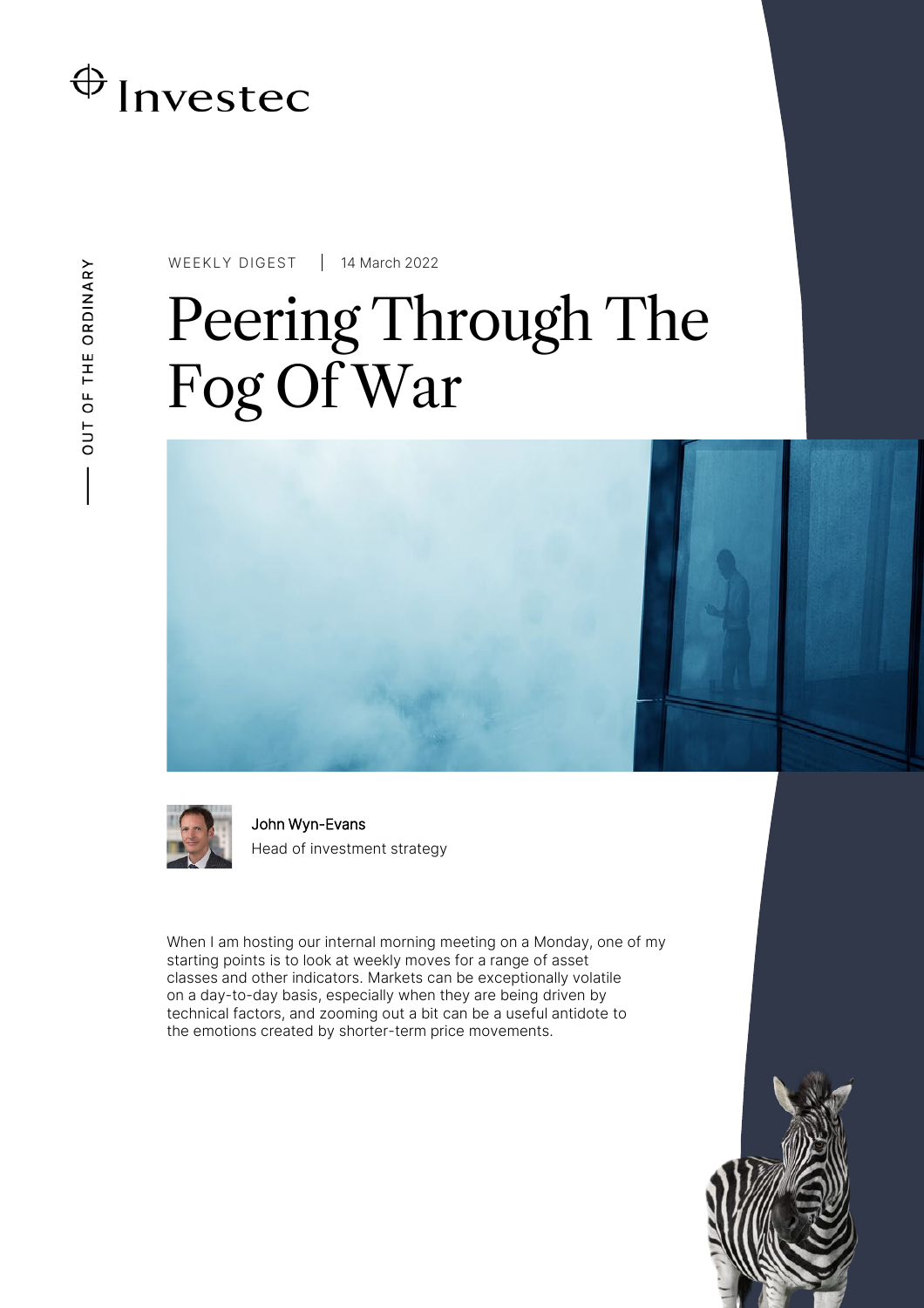One thing that became apparent when looking at this week's data was that investors are already "looking through" current events and trying to focus on how the world will look once the current crisis in Ukraine has faded from the headlines. However, it's harder to divine whether this will follow a peaceful resolution which reverts to the status quo ante or a new environment in which Russia controls large chunks of Ukraine. Still elevated commodity prices suggest a leaning towards the latter outcome.

If one looks at traditional gauges of investor fear, they generally peaked in the middle of last week. Gold is often viewed as the ultimate safe harbour during periods of geopolitical unrest. I'm not going to rerun the debate about its value in that respect now. I think that for the purposes of this exercise we can just take its role as given in the light of its performance. A brief glance at the chart of its price is illuminating. It rose almost immediately from \$1,909 to \$1,973 on the morning of the invasion (24th February), before giving up all its gains and more by the close as investors initially concluded (along with President Putin) that hostilities would be over by the weekend. Once it became clear that the conflict would endure, the price started to move higher again, before spiking to an intra-day peak of \$2,069 last Tuesday as the fighting and threats escalated. It has since subsided to \$1,960 as I write (noon on Monday), with overnight news suggesting the possibility of constructive talks between Russia and Ukraine helping to improve investor sentiment.

One can also spot a better mood in volatility indices. The chart of the VIX index (which measures the implied volatility of equities based on activity in options markets) looks strikingly similar to that of gold, spiking sharply on 24th February and then climbing more steadily until peaking last Tuesday. The MOVE Index which reflects volatility in fixed income markets has a similar profile.

What other indicators can we look at? Sovereign bonds are another indicator of sentiment and tend to be in high demand as safe haven assets during periods of dislocation. I will take the US 10-year bond yield as my example, it being the world's key benchmark. If we scroll back a few months, we can see the yield rising sharply from below 1.4% in December 2021 to a peak of 2.04% on 15th February. This was in response to expectations of rising interest rates in the face of already sticky inflationary pressures even before they were exacerbated by the war. The start of the conflict sent the yield down to 1.73%, but it is back over 2% now as the market shifts its focus to the fact that the Federal Reserve will almost certainly begin its cycle of raising interest rates on Wednesday this week. The shape of yield curves in other Western countries looks much the same. The UK 10-year Gilt yield has round-tripped from 1.6% to 1.12% and back again over the same period, with the Bank of England set to raise the base rate by another quarter-point to 0.75% on Thursday.

Is this a case of "out of the frying pan and into the fire"? Much as we would love not to have to worry about an enduring, and possibly expanding, conflict in Ukraine, the reality remains that central banks still have the unenviable task of keeping inflation expectations under control. They are just about managing at the moment, with longer-term inflation breakeven rates (market-implied expectations for future inflation) rising much less than short-term rates. But, to some degree at least, that is predicated upon the market's opinion that interest rates are going up – and fast. US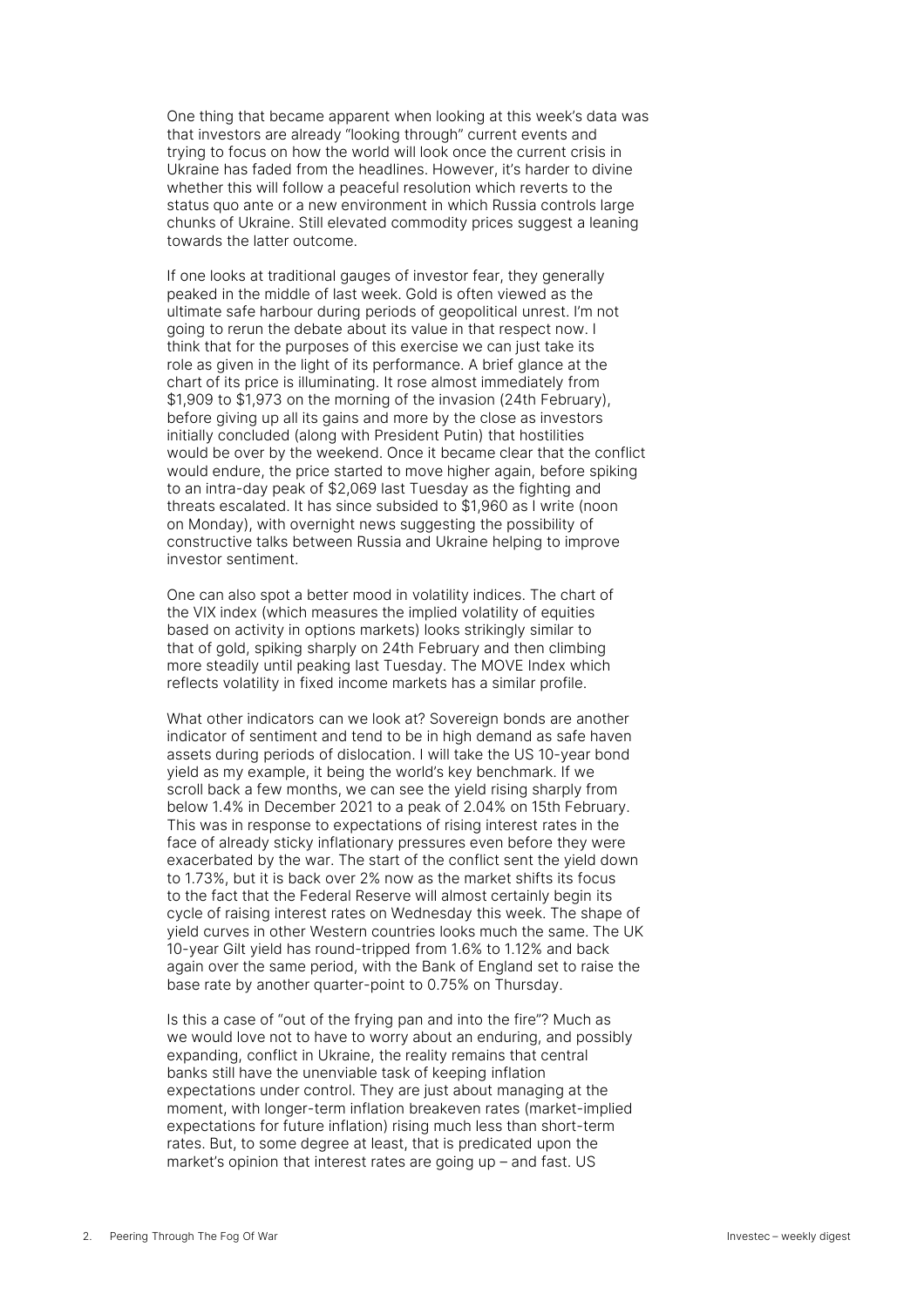interest rate futures have now priced back in all the expected increases that they took out in response to the invasion – in fact more. The same is true for the UK, and almost the case for Europe. Make no mistake, we are in a monetary tightening cycle.

What the market is still trying to evaluate is whether the combination of input cost squeezes and monetary tightening will result in an "official" economic contraction. As I mentioned last week, the word "recession" is no longer quietly whispered, but widely discussed. We continue to see downgrades to both growth forecasts and equity index targets, although few mainstream economists have been willing to stick their necks out. And if there are signs of greater weakness, will the central banks back off, and at what level of rates?

Much will depend on how quickly inflation can fall from its peaks, and the depressing news is that we have not yet reached them. Last week I saw the first call for a headline US Consumer Price Index year-on-year increase of 10% to be registered later his year against the already vertiginous 7.9% that was reported last week. Maybe it was from a high-profile bond investor who loves to generate headlines, but it's not beyond the scope of our imagination. It's not rare to see numbers starting with eight or nine in the UK, either, with the peak likely to coincide with the second semi-annual increase in the energy price cap next October.

Another factor weighing on bond prices and pushing yields up is the threat of more supply. This could emanate from central banks shrinking their balance sheets as proposed, or from more issuance by governments. Fiscal revenue will be under pressure if growth slows; increased expenditure on defence is suddenly back on the agenda; and there might be measures taken to mitigate how much of the commodity price increases flows through to essential consumer goods. This will all be costly, but there remains no political appetite to return to the days of austerity and the "lesson" from Covid is that more government debt is the less bad option. I'd say that's one of those beliefs that is fine… until it's not.

Another big imponderable in the inflation data is what happens to supply chains. Disruption in this area was widely expected to dissipate by the middle of last year but did not. The Delta and Omicron waves of Covid were unhelpful in this respect, and even now we are still seeing problems in China as it persists with its "zero-Covid" strategy. But the better news is that there are signs of bottlenecks such as those in the semiconductor industry beginning to ease, and even if freight container rates have not collapsed, they have at least started to drift off the top and we know that more ships are now being built. There are also signs that the Covid-driven demand for certain goods is waning, and inventories of goods are also in better (but not perfect) shape.

Countering that optimism is a report in the Financial Times concerning a new potential shortage of crew members on commercial vessels. Russia and Ukraine between them provide around fifteen percent of maritime workers, and many of the Ukrainians appear to be keen to get back home to enlist in the army. The report also mentions delays at ports as cargoes are checked for sanctioned goods. Nothing is ever simple.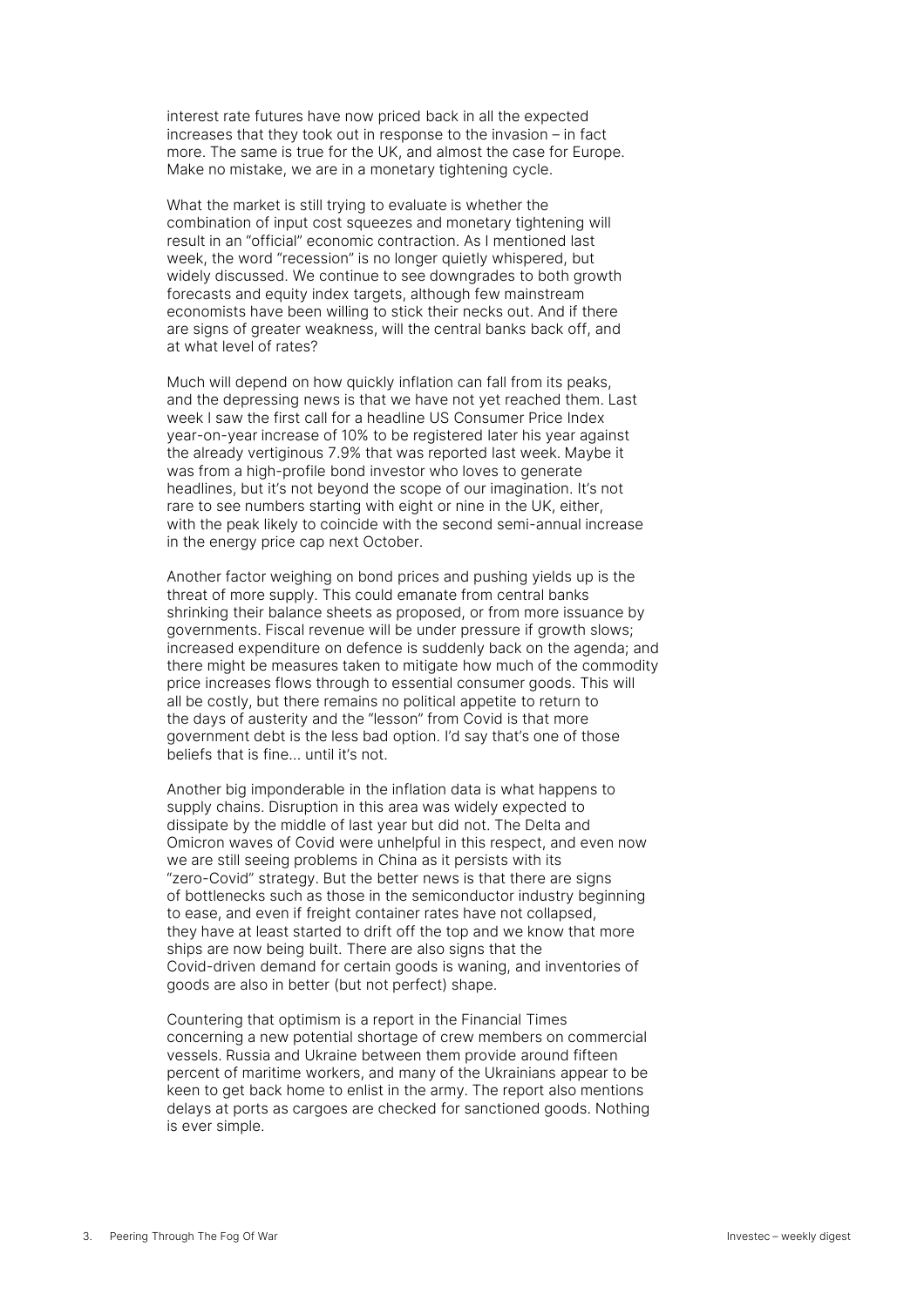Events in Ukraine have particularly affected commodity prices, with the effect on the oil price there for all of us to see on petrol station forecourts. It is going to take some time to ascertain the long-term effects. Some supplies, such as this year's corn harvest from Ukraine, will likely be lost forever, but there is a strong possibility that Russian oil production will find its way onto world markets via other outlets.

Certain commodity markets, notably nickel, have been horribly disrupted. The nickel price quadrupled from \$25,000 per tonne to more than \$100,000 briefly, although the market has been suspended now for several days. The reason for such a disruptive move is that one very large and influential Chinese producer and trader was short of nickel (and he was not alone) and demand for physical delivery had to be met from a very tight market that was holding very low inventory by historical standards. Cue a huge squeeze and margin calls. This is pretty much the inverse situation to that which prevailed in the oil market when it traded at a negative price in April 2020 as traders who were long of physical oil could not find a way to deliver it. Interestingly, the Chinese trader is in the process of negotiating massive loans to meet his margin requirements, one would suppose on the basis that he will either be able to deliver the nickel eventually from his own production resources or that he believes the price will subside to more realistic levels. Yet another book for Michael Lewis to write!

Taking all of this uncertainty into account, we have been topping and tailing portfolios rather than making big shifts. We entered the year marginally cautious and that's where we remain. But, in the light of the fall in equity markets relative to other asset classes, we did see an opportunity to rebalance equities back up to recommended levels. Somewhere in all this uncertainty there will be opportunities to increase our risk appetite, but we don't think we are there yet.